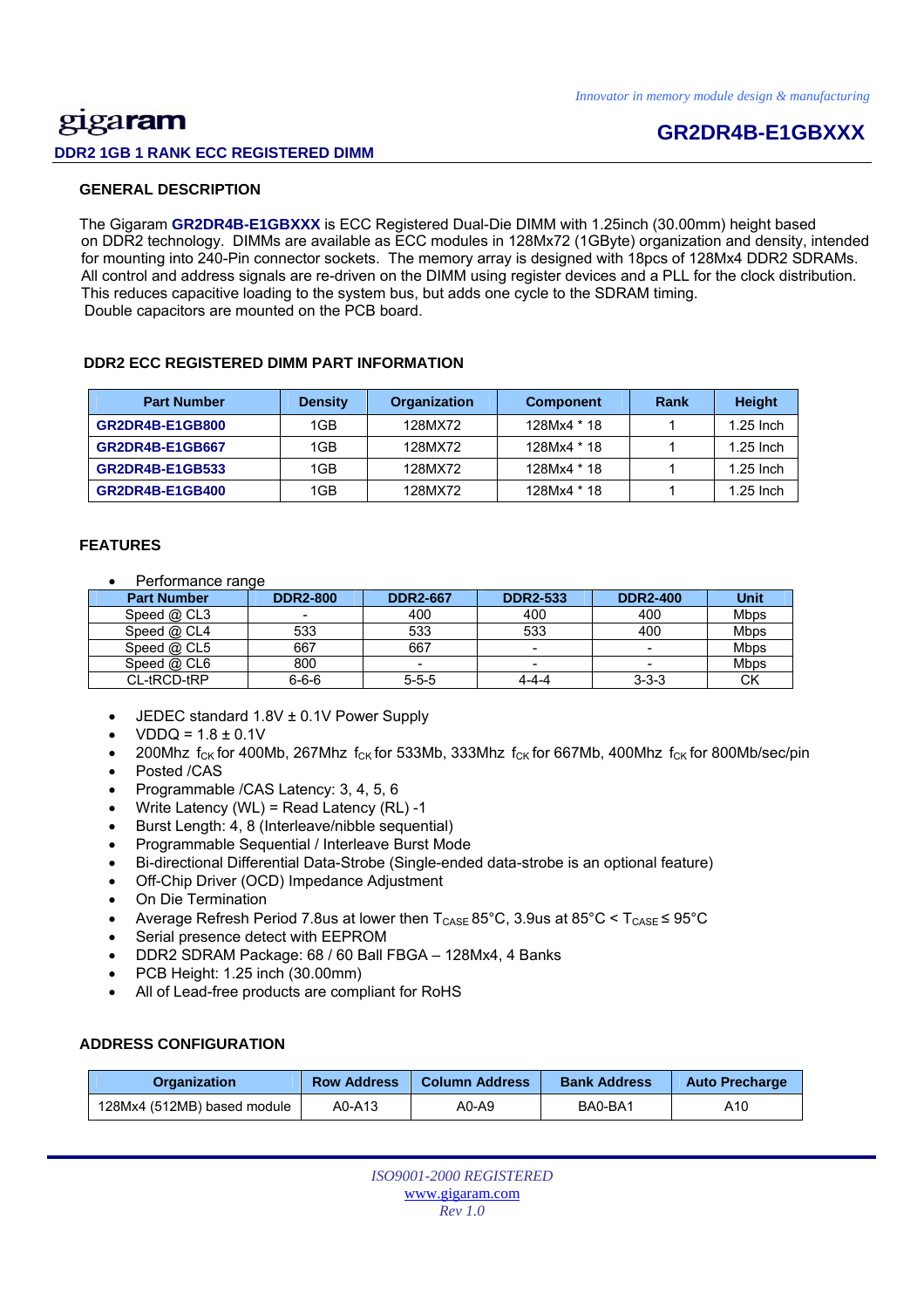# **GR2DR4B-E1GBXXX**

# **DDR2 1GB 1 RANK ECC REGISTERED DIMM**

| Pin             | <b>FRONT</b>    | Pin              | <b>BACK</b>        | Pin             | <b>FRONT</b>            | Pin | <b>BACK</b>        |
|-----------------|-----------------|------------------|--------------------|-----------------|-------------------------|-----|--------------------|
| 1               | <b>VREF</b>     | $\overline{121}$ | <b>VSS</b>         | 62              | <b>VDDQ</b>             | 182 | A3                 |
| $\overline{2}$  | <b>VSS</b>      | 122              | DQ4                | 63              | A2                      | 183 | A1                 |
| 3               | DQ0             | 123              | DQ <sub>5</sub>    | 64              | <b>VDD</b>              | 184 | <b>VDD</b>         |
| 4               | DQ1             | 124              | <b>VSS</b>         |                 | <b>KEY</b>              |     | <b>KEY</b>         |
| 5               | <b>VSS</b>      | 125              | DM0 / DQS9         | 65              | <b>VSS</b>              | 185 | /CK0               |
| 6               | /DQS0           | 126              | /DQS9              | 66              | <b>VSS</b>              | 186 | CK <sub>0</sub>    |
| $\overline{7}$  | DQS0            | 127              | <b>VSS</b>         | 67              | <b>VDD</b>              | 187 | <b>VDD</b>         |
| 8               | <b>VSS</b>      | 128              | DQ6                | 68              | NC                      | 188 | A <sub>0</sub>     |
| $\overline{9}$  | DQ <sub>2</sub> | 129              | DQ7                | 69              | VDD                     | 189 | VDD                |
| 10              | DQ3             | 130              | <b>VSS</b>         | 70              | A10/AP                  | 190 | BA1                |
| 11              | <b>VSS</b>      | 131              | DQ12               | 71              | BA0                     | 191 | <b>VDDQ</b>        |
| $\overline{12}$ | DQ8             | 132              | DQ13               | $\overline{72}$ | VDDQ                    | 192 | /RAS               |
| 13              | DQ <sub>9</sub> | 133              | <b>VSS</b>         | 73              | /WE                     | 193 | /CS0               |
| 14              | <b>VSS</b>      | 134              | DM1/DQS10          | $\overline{74}$ | /CAS                    | 194 | VDDQ               |
| 15              | /DQS1           | $\overline{135}$ | /DQS10             | $\overline{75}$ | <b>VDDQ</b>             | 195 | ODT <sub>0</sub>   |
| 16              | DQS1            | 136              | <b>VSS</b>         | 76              | <b>VSS</b>              | 196 | A13                |
| $\overline{17}$ | <b>VSS</b>      | 137              | <b>NC</b>          | $\overline{77}$ | ODT <sub>1</sub>        | 197 | VDD                |
| $\overline{18}$ | /RESET          | 138              | $\overline{NC}$    | 78              | VDDQ                    | 198 | <b>VSS</b>         |
| 19              | NC              | 139              | <b>VSS</b>         | 79              | <b>VSS</b>              | 199 | DQ36               |
| 20              | <b>VSS</b>      | 140              | <b>DQ14</b>        | 80              | DQ32                    | 200 | <b>DQ37</b>        |
| 21              | DQ10            | 141              | <b>DQ15</b>        | 81              | DQ33                    | 201 | <b>VSS</b>         |
| 22              | DQ11            | 142              | <b>VSS</b>         | 82              | <b>VSS</b>              | 202 | DQ38               |
| $\overline{23}$ | <b>VSS</b>      | 143              | DQ20               | 83              | /DQS4                   | 203 | DQ39               |
| 24              | DQ16            | 144              | DQ21               | 84              | DQS4                    | 204 | <b>VSS</b>         |
| 25              | <b>DQ17</b>     | 145              | <b>VSS</b>         | 85              | <b>VSS</b>              | 205 | DQ38               |
| 26              | <b>VSS</b>      | 146              | <b>DM2 / DQS11</b> | 86              | DQ34                    | 206 | DQ39               |
| $\overline{27}$ | /DQS2           | 147              | /DQS11             | 87              | <b>DQ35</b>             | 207 | <b>VSS</b>         |
| 28              | DQS2            | 148              | <b>VSS</b>         | 88              | $\overline{\text{VSS}}$ | 208 | <b>DQ44</b>        |
| 29              | <b>VSS</b>      | 149              | DQ22               | 89              | DQ40                    | 209 | DQ45               |
| 30              | DQ18            | 150              | DQ23               | 90              | DQ41                    | 210 | <b>VSS</b>         |
| 31              | DQ19            | 151              | <b>VSS</b>         | 91              | <b>VSS</b>              | 211 | <b>DM5 / DQS14</b> |
| 32              | <b>VSS</b>      | 152              | DQ28               | 92              | /DQS5                   | 212 | /DQS14             |
| 33              | DQ24            | 153              | DQ29               | 93              | DQS5                    | 213 | <b>VSS</b>         |
| 34              | DQ25            | 154              | <b>VSS</b>         | 94              | <b>VSS</b>              | 214 | DQ46               |
| $\overline{35}$ | <b>VSS</b>      | 155              | <b>DM3 / DQS12</b> | 95              | <b>DQ42</b>             | 215 | DQ47               |
| 36              | /DQS3           | 156              | /DQS12             | 96              | <b>DQ43</b>             | 216 | <b>VSS</b>         |
| 37              | DQS3            | 157              | <b>VSS</b>         | 97              | <b>VSS</b>              | 217 | <b>DQ52</b>        |
| 38              | <b>VSS</b>      | 158              | DQ30               | 98              | <b>DQ48</b>             | 218 | <b>DQ53</b>        |
| 39              | DQ26            | 159              | DQ31               | 99              | <b>DQ49</b>             | 219 | <b>VSS</b>         |
| 40              | <b>DQ27</b>     | 160              | <b>VSS</b>         | 100             | <b>VSS</b>              | 220 | NC                 |
| 41              | <b>VSS</b>      | 161              | CB4                | 101             | SA <sub>2</sub>         | 221 | $\overline{NC}$    |
| 42              | CB <sub>0</sub> | 162              | CB <sub>5</sub>    | 102             | <b>NC</b>               | 222 | <b>VSS</b>         |
| 43              | CB1             | 163              | <b>VSS</b>         | 103             | <b>VSS</b>              | 223 | <b>DM6 / DQS15</b> |
| 44              | <b>VSS</b>      | 164              | DM8 / DQS17        | 104             | /DQS6                   | 224 | /DQS15             |
| 45              | /DQS8           | 165              | /DQS17             | 105             | DQS6                    | 225 | VSS                |
| 46              | DQS8            | 166              | <b>VSS</b>         | 106             | <b>VSS</b>              | 226 | DQ54               |
| 47              | <b>VSS</b>      | 167              | CB <sub>6</sub>    | 107             | DQ50                    | 227 | DQ55               |
| 48              | CB <sub>2</sub> | 168              | CB7                | 108             | DQ51                    | 228 | <b>VSS</b>         |
| 49              | CB <sub>3</sub> | 169              | <b>VSS</b>         | 109             | <b>VSS</b>              | 229 | <b>DQ60</b>        |
| 50              | <b>VSS</b>      | 170              | VDDQ               | 110             | <b>DQ56</b>             | 230 | DQ61               |
| 51              | <b>VDDQ</b>     | 171              | NC / CKE1          | 111             | DQ57                    | 231 | <b>VSS</b>         |
| 52              | CKE0            | 172              | VDD                | 112             | <b>VSS</b><br>/DQS7     | 232 | DM7 / DQS16        |
| 53              | VDD             | 173              | NC                 | 113             |                         | 233 | /DQS16             |
| 54              | NC              | 174              | NC                 | 114             | DQS7                    | 234 | <b>VSS</b>         |
| 55              | NC              | 175              | VDDQ               | 115             | <b>VSS</b>              | 235 | DQ62               |
| 56              | <b>VDDQ</b>     | 176              | A12                | 116             | DQ58                    | 236 | DQ63               |
| 57              | A11             | 177              | A <sub>9</sub>     | 117             | DQ59                    | 237 | <b>VSS</b>         |
| 58              | A7              | 178              | VDD                | 118             | <b>VSS</b>              | 238 | <b>VDDSPD</b>      |
| 59              | VDD             | 179              | A8                 | 119             | <b>SDA</b>              | 239 | SA0                |
| 60              | A <sub>5</sub>  | 180              | A <sub>6</sub>     | 120             | <b>SCL</b>              | 240 | SA <sub>1</sub>    |
| 61              | A4              | 181              | VDDQ               |                 |                         |     |                    |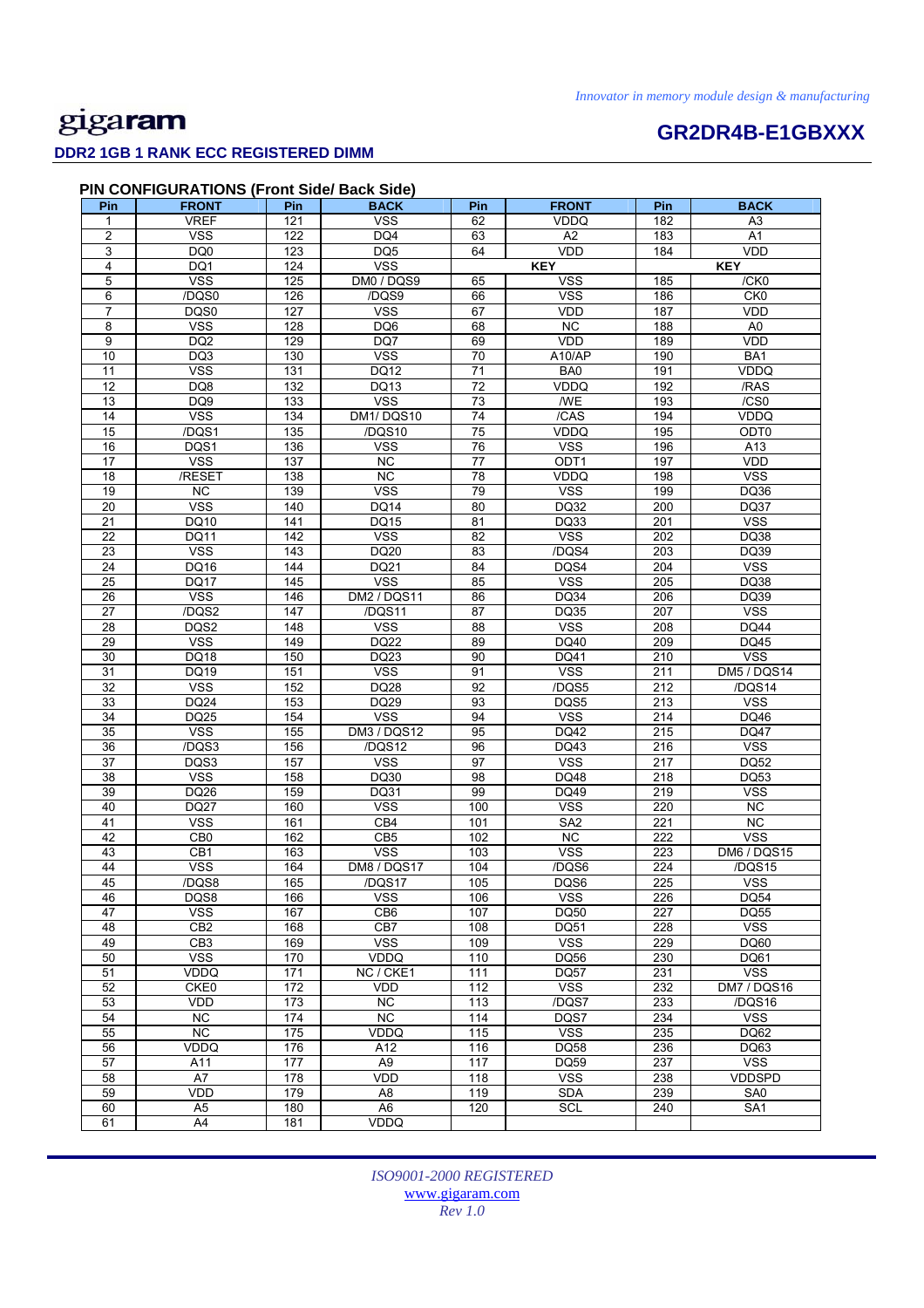# **GR2DR4B-E1GBXXX**

# **DDR2 1GB 1 RANK ECC REGISTERED DIMM**

# **INPUT/OUTPUT FUNCTIONAL DESCRIPTION**

| <b>Symbol</b>             | <b>Type</b> | <b>Polarity</b>   | <b>Function</b>                                                                                                                                                                                                                                                                                                                                                                                                                                                                                                                                                                                                                                                                                                  |
|---------------------------|-------------|-------------------|------------------------------------------------------------------------------------------------------------------------------------------------------------------------------------------------------------------------------------------------------------------------------------------------------------------------------------------------------------------------------------------------------------------------------------------------------------------------------------------------------------------------------------------------------------------------------------------------------------------------------------------------------------------------------------------------------------------|
| <b>CK0, /CK0</b>          | Input       | Cross point       | The system clock inputs. All address and command lines are sampled on the<br>cross point of the rising edge of CK and he falling edge of CK*. An on-board<br>DLL circuit is driven from the clock inputs and output timing for read operations<br>is synchronized to the input clock.                                                                                                                                                                                                                                                                                                                                                                                                                            |
| CKE [1:0]                 | Input       | Active High       | CKE high activates and CKE low deactivates internal signals and device input<br>buffers and output drivers of the SDRAMs. Taking CKE low provides Precharge<br>Power-Down and Self-Refresh operation (all banks idle), or Active Power-Down<br>(row Active in any bank).                                                                                                                                                                                                                                                                                                                                                                                                                                         |
| /CS [1:0]                 | Input       | Active Low        | Enables the associated SDRAM command decoder when low and disables<br>decoder when high. When decoder is disabled, new commands are ignored and<br>previous operations continue. The input signals also disable all outputs (except<br>CKE and ODT) of the register(s) on the DIMM when both inputs are high. When<br>both CS*[1:0] are high, all register outputs (except CK, ODT and Chip select)<br>remain in the previous state.                                                                                                                                                                                                                                                                             |
| ODT [1:0]                 | Input       | Active High       | On-Die Termination control signals                                                                                                                                                                                                                                                                                                                                                                                                                                                                                                                                                                                                                                                                               |
| /RAS,<br>/CAS, /WE        | Input       | <b>Active Low</b> | When sampled at the positive edge of the clock, RAS*, CAS* and WE* define<br>the operation to be executed by the SDRAM.                                                                                                                                                                                                                                                                                                                                                                                                                                                                                                                                                                                          |
| DM [8:0]                  | Input       | Active High       | Masks write data when high, issued concurrently with input data.                                                                                                                                                                                                                                                                                                                                                                                                                                                                                                                                                                                                                                                 |
| BA [2:0]                  | Input       |                   | Selects which internal SDRAM memory bank is activated                                                                                                                                                                                                                                                                                                                                                                                                                                                                                                                                                                                                                                                            |
| A [13:0]                  | Input       |                   | During Bank Activate command cycle, Address defines the row address. During<br>a Read or Write command cycle, Address defines the column address. In<br>addition to the column address, A10 (=AP) is used to invoke Auto-Precharge<br>operation at the end of the burst read or write cycle. If AP is high, Auto<br>Precharge is selected and BA[1:0] defines the bank to be precharged. If AP is<br>low, Auto-Precharge is disabled. During a Precharge command cycle, AP is<br>used in conjunction with BA[1:0] to control which bank(s) to precharge. If AP is<br>high, all banks will be precharged regardless of the state of BA[1:0]. If AP is low,<br>BA[1:0] are used to define which bank to precharge. |
| DQ [63:0],<br>CB [7:0]    | I/O         |                   | Data and Check Bit Input/Output pins.                                                                                                                                                                                                                                                                                                                                                                                                                                                                                                                                                                                                                                                                            |
| DQS [17:0]<br>/DQS[17:0]  | I/O         | Cross point       | The data strobes, associated with one data byte, source with data transfer. In<br>Write mode, the data strobe is sourced by the controller and is centered in the<br>data window. In Read mode the data strobe is sources by the DDR2 SDRAM<br>and is sent at the leading edge of the data window. DQS* signals are<br>complements, and timing is relative to the crosspoint of respective DQS and<br>DQS*. If the module is to be operated in single ended strobe mode, all DQS*<br>signals must be tied on the system board to VSS and DDR2 SDRAM mode<br>registers programmed appropriately.                                                                                                                  |
| SA [2:0]                  | Input       |                   | These signals are tied at the system planar to either VSS or VDDSPD to<br>configure the serial SPD EEPROM address range                                                                                                                                                                                                                                                                                                                                                                                                                                                                                                                                                                                          |
| <b>SDA</b>                | I/O         |                   | This bidirectional pin is used to transfer data into and out of the SPD EEPROM.<br>A resistor maybe connected from the SDA bus line to VDDSPD on the system<br>planar to act as a pull-up.                                                                                                                                                                                                                                                                                                                                                                                                                                                                                                                       |
| <b>SCL</b>                | Input       |                   | This signal is used to clock data into the SPD EEPROM. A resistor maybe<br>connected from the SCL bus line to VDDSPD on the system planar to act as a<br>pull-up.                                                                                                                                                                                                                                                                                                                                                                                                                                                                                                                                                |
| /RESET                    | Input       |                   | The /RESET pin is connected to the RST* pin on the register and to the OE pin<br>on the PLL. When low, all register outputs will be driven low and the PLL clocks<br>to the DRAMs and the register(s) will be set to low level. The PLL will remain<br>synchronized with the input clock.                                                                                                                                                                                                                                                                                                                                                                                                                        |
| $V_{DD}$ , $V_{SS}$       | Supply      | $\blacksquare$    | Power and ground for the DDR SDRAM input buffers and core logic.                                                                                                                                                                                                                                                                                                                                                                                                                                                                                                                                                                                                                                                 |
| <b>V</b> <sub>REF</sub>   | Supply      | $\frac{1}{2}$     | Reference voltage for the SSTL-18 inputs.                                                                                                                                                                                                                                                                                                                                                                                                                                                                                                                                                                                                                                                                        |
| <b>V</b> <sub>DDSPD</sub> | Supply      |                   | Serial EEPROM positive power supply, wired to a separated power pin at the<br>connector which supports from 1.7 Volt to 3.6 Volt.                                                                                                                                                                                                                                                                                                                                                                                                                                                                                                                                                                                |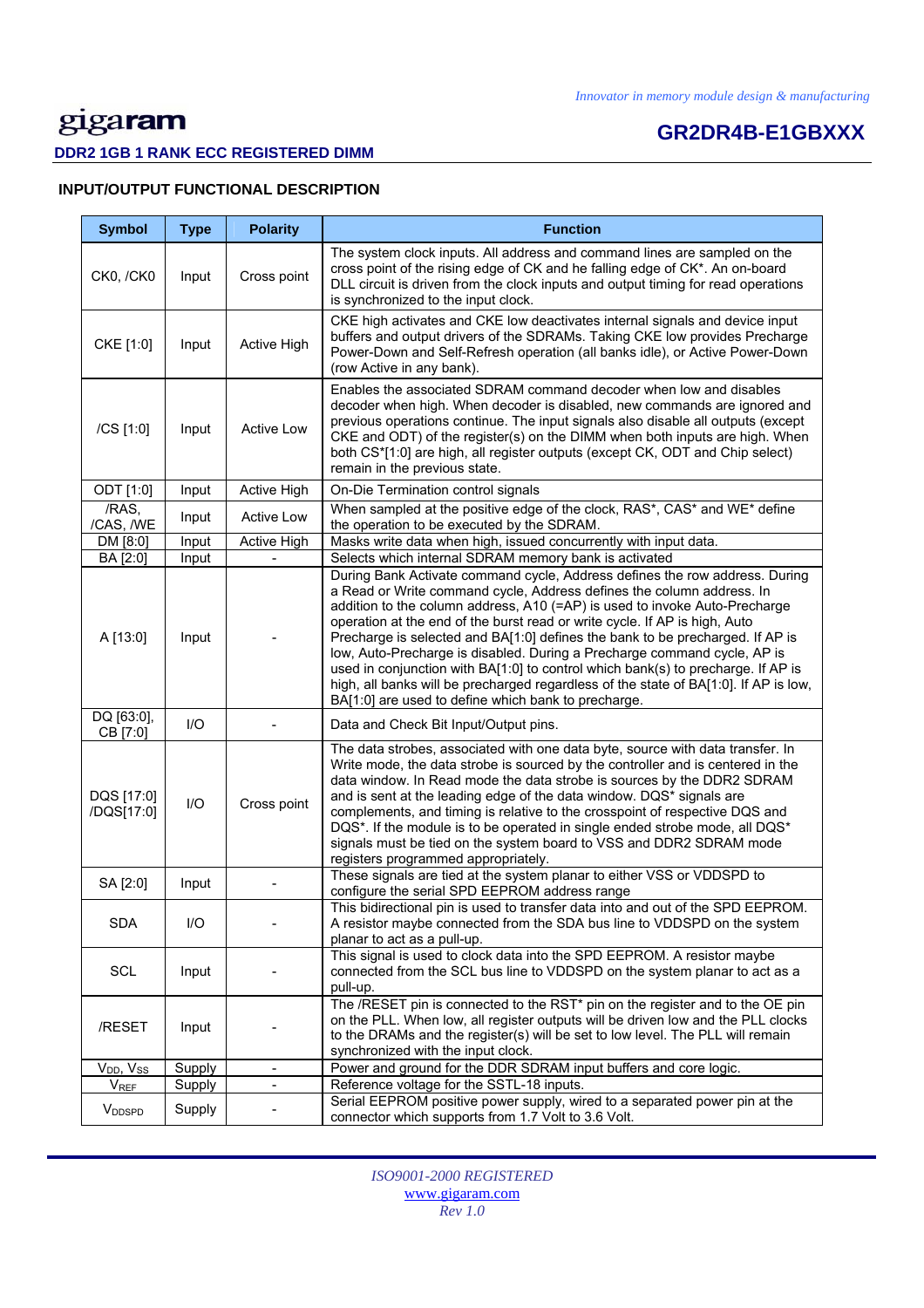# gigaram

### **DDR2 1GB 1 RANK ECC REGISTERED DIMM**

# **GR2DR4B-E1GBXXX**

### **FUNCTIONAL BLOCK DIAGRAM**

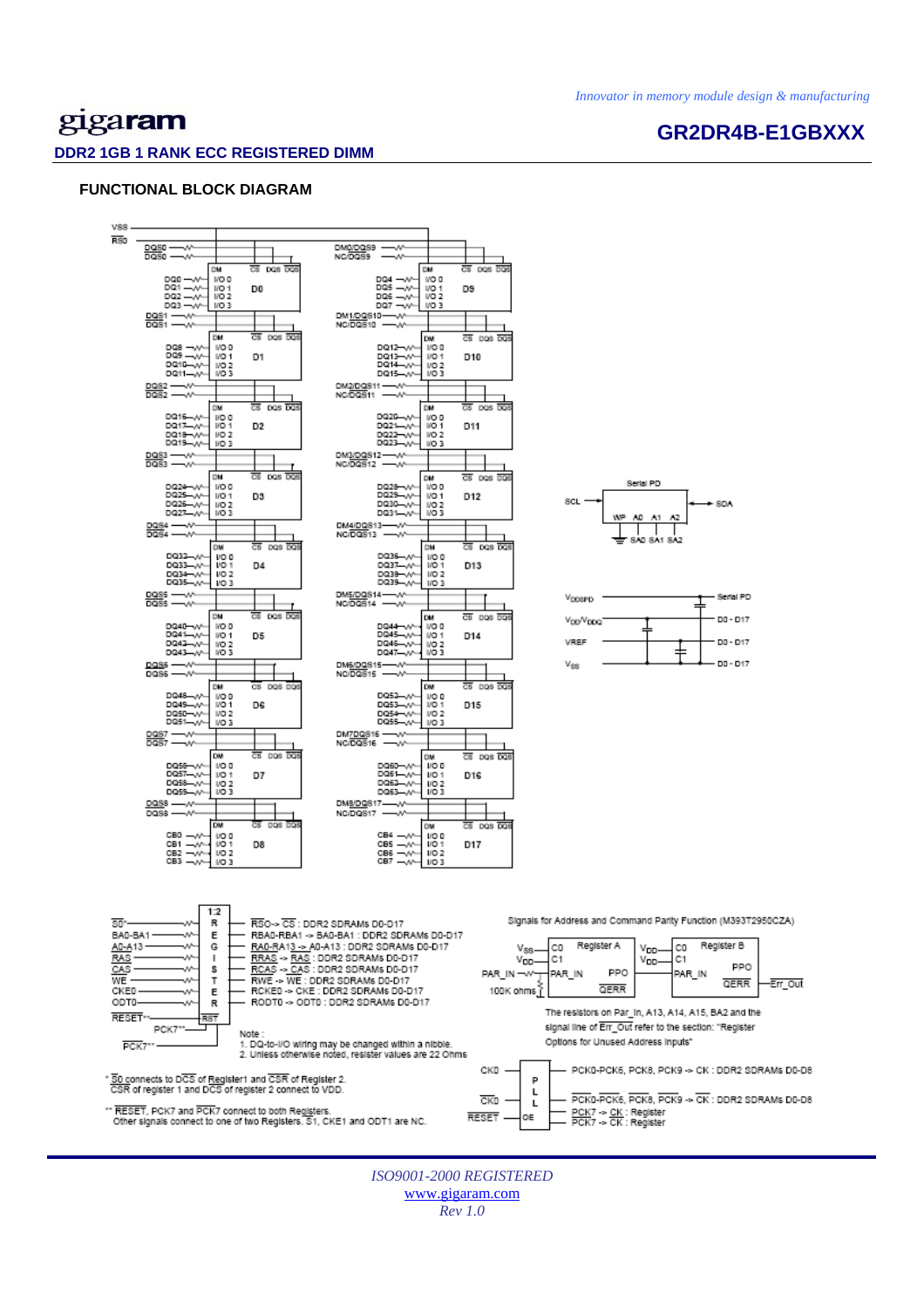# gigaram

## **DDR2 1GB 1 RANK ECC REGISTERED DIMM**

# **GR2DR4B-E1GBXXX**

### **ABSOLUTE MAXIMUM DC RATINGS**

| <b>Parameter</b>                          |                           | <b>Limit Values</b> | Unit   |              |
|-------------------------------------------|---------------------------|---------------------|--------|--------------|
|                                           | <b>Symbol</b>             | Min.                | Max.   |              |
| Voltage on any pins relative to $V_{SS}$  | $V_{IN}$ , $V_{OUT}$      | $-0.5$              | 2.3    |              |
| Voltage on $V_{DD}$ relative to $V_{SS}$  | <b>V<sub>DD</sub></b>     | $-1.0$              | 2.3    |              |
| Voltage on $V_{DDQ}$ relative to $V_{SS}$ | V <sub>DDQ</sub>          | $-0.5$              | 2.3    |              |
| Storage temperature range                 | $\mathsf{T}_{\text{STG}}$ | -55                 | $+100$ | $^{\circ}$ C |

 Stresses greater than those listed under "Absolute Maximum Ratings" may cause permanent to the device. This is a stress rating only and functional operation of the device at these or any other conditions above those indicated in the operational sections of this specification is not implied. Exposure to absolute maximum rating conditions for extended periods may affect reliability.

### **OPERATING TEMPERATURE RANGE**

| <b>Parameter</b>                                  |                  |      | <b>Limit Values</b> | Unit           | <b>Notes</b> |  |
|---------------------------------------------------|------------------|------|---------------------|----------------|--------------|--|
|                                                   | <b>Symbol</b>    | Min. | Max.                |                |              |  |
| DIMM Module Operating Temperature Range (ambient) | T <sub>OPR</sub> |      | $+55$               | $^{\circ}$ C   |              |  |
| DRAM Component Case Temperature Range             | <b>CASE</b>      |      | $+95$               | $\circ$ $\sim$ | 1 - 4        |  |

1. DRAM Component Case Temperature is the surface temperature in the center on the top side of any of the DRAMs. For measurement conditions, please refer to the JEDEC document JESD51-2.

2. Within the DRAM Component Case Temperature range all DRAM specification will be supported.

3. Above 85 º C DRAM case temperature the Auto-Refresh command interval has to be reduced to tREF1= 3.9us.

4. Self-Refresh period is hard-coded in the DRAMs and therefore it is imperative that the system ensures the DRAM is below 85 º C case temperature before initiating self-refresh operation.

# Parameter Symbol **Definit Values**<br>Min. Norm. Max. **Unit Notes**  Device Supply Voltage  $V_{DD}$   $V_{DD}$  1.7  $1.8$  1.8 1.9 V Output Supply Voltage VDDQ 1.7 1.8 1.9 V 1) Input Reference Voltage  $V_{REF}$  0.49 x V<sub>DDQ</sub> 0.5 x V<sub>DDQ</sub> 0.51 x V<sub>DDQ</sub> V 2) EEPROM Supply Voltage VDDSPD 1.7 - 3.6 V DC Input Logic High  $V_{\text{H(DC)}}$   $V_{\text{REF}}$  + 0.125  $\vert$  -  $V_{\text{DDQ}}$  + 0.3  $\vert$  V DC Input Logic Low  $V_{IL(DC)}$   $-0.30$   $-V_{REF} - 0.125$  V In/Output Leakage Current |  $I_L$  | -5 | - | 5 | uA | 3)

## **AC & DC OPERATING CONDITIONS**

Under all conditions,  $V_{DDQ}$  must be less than or equal to VDD

2. Peak to peak AC noise on V<sub>REF</sub> may not exceed  $\pm$  2% V<sub>REF (DC)</sub>. V<sub>REF</sub> is also expected to track noise variations in V<sub>DDQ</sub>.

3. For any pin on the DIMM connector under test input of 0  $V \leq V_{IN} \leq V_{DDQ} + 0.3V$ .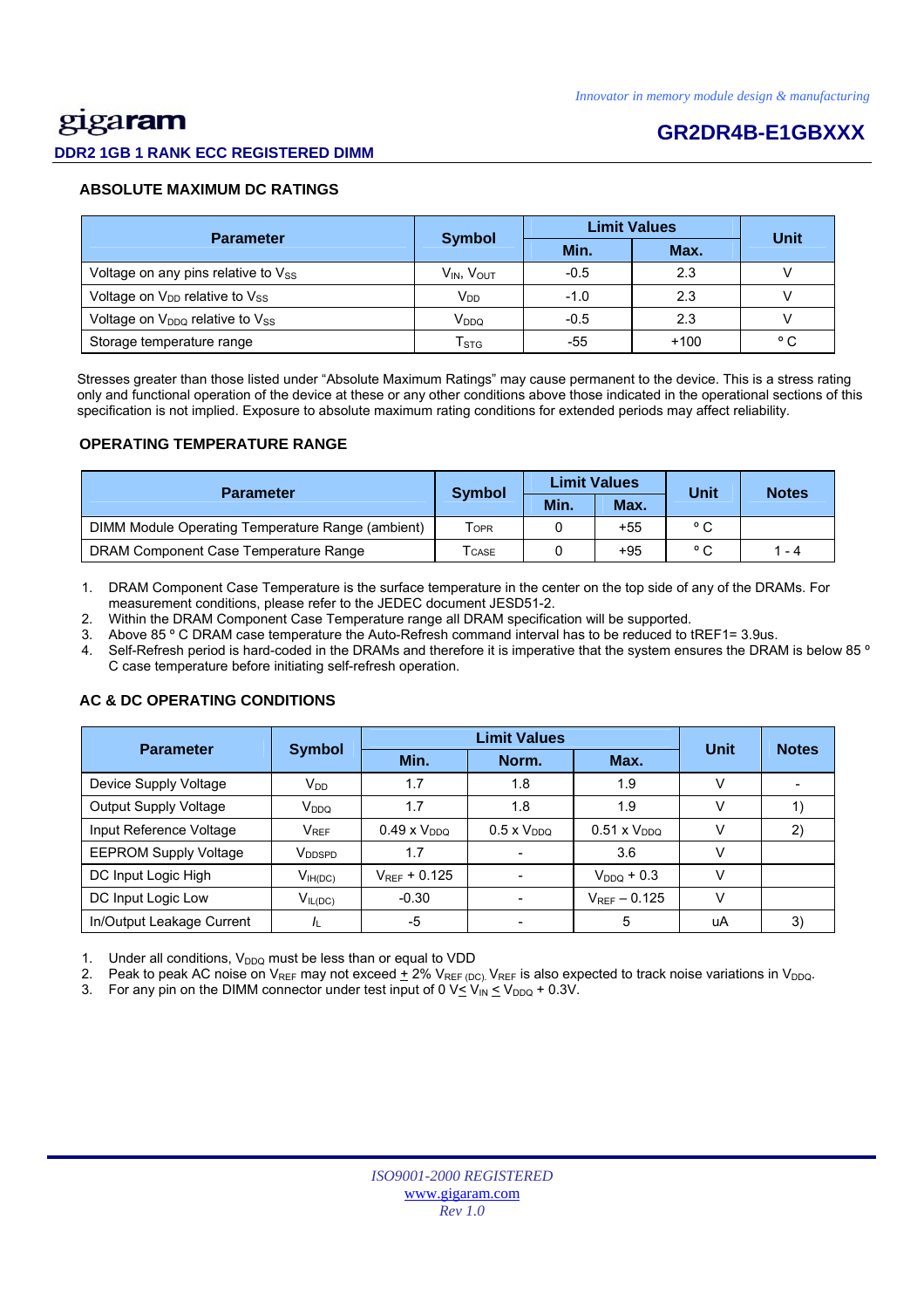# **DDR2 1GB 1 RANK ECC REGISTERED DIMM**

# **Example 20 Intervention CR2DR4B-E1GBXXX**

## *I***<sub>DD</sub> SPECIFICATION**

| <b>Symbol</b>             | DDR2-800@CL=6 | DDR2-667@CL=5 | DDR2-533@CL=4 | DDR2-400@CL=3 | <b>Unit</b> | <b>Note</b>    |
|---------------------------|---------------|---------------|---------------|---------------|-------------|----------------|
| I <sub>DD0</sub>          | 4950          | 1760          | 1615          | 1470          | mA          | $\overline{2}$ |
| I <sub>DD1</sub>          | 2120          | 1920          | 1765          | 1610          | mA          | $\overline{2}$ |
| $I_{DD2P}$                | 910           | 850           | 790           | 730           | mA          | 3              |
| $I_{DD2Q}$                | 1520          | 1430          | 1340          | 1160          | mA          | 3              |
| <b>I</b> DD <sub>2N</sub> | 1470          | 1310          | 1240          | 1080          | mA          | 3              |
| $I$ DD3P(F)               | 1540          | 1350          | 1160          | 1060          | mA          | 3              |
| $I_{DD3P(S)}$             | 1024          | 954           | 854           | 754           | mA          | 3              |
| <b>I</b> DD3N             | 1595          | 1435          | 1365          | 1205          | mA          | 3              |
| <b>IDD4W</b>              | 2675          | 2360          | 2135          | 1820          | mA          | $\overline{2}$ |
| I <sub>DD4R</sub>         | 2905          | 2480          | 2145          | 1855          | mA          | $\overline{2}$ |
| $I_{\text{DDB}}$          | 2945          | 2705          | 2510          | 2270          | mA          | 3              |
| I <sub>DD6</sub>          | 270           | 270           | 270           | 270           | mA          | 3              |
| I <sub>DD7</sub>          | 4180          | 3795          | 3455          | 3070          | mA          | $\overline{2}$ |

### **Notes**:

1. Calculated values from component data. ODT disabled. IDD1, IDD4R, and IDD7 are defined with the outputs disabled. Currents includes Registers and PLL.

2. The other rank is in IDD2P Precharge Power-Down Standby Current mode

3. Both ranks are in the same IDD current mode.

# **SPEED BINS & CL, tRCD, tRP, tRC and tRAS for CORRESPONDING BIN**

| <b>Speed</b>             | <b>DDR2-800</b> |                          |             | <b>DDR2-667</b> |                          | <b>DDR2-533</b>          |                          | <b>DDR2-400</b> |             |
|--------------------------|-----------------|--------------------------|-------------|-----------------|--------------------------|--------------------------|--------------------------|-----------------|-------------|
| <b>Bin (CL-tRCD-tRP)</b> |                 | $6 - 6 - 6$              | $5 - 5 - 5$ |                 | $4 - 4 - 4$              |                          | $3 - 3 - 3$              |                 | <b>Unit</b> |
| <b>Parameter</b>         | <b>Min</b>      | <b>Max</b>               | <b>Min</b>  | <b>Max</b>      | <b>Min</b>               | <b>Max</b>               | <b>Min</b>               | <b>Max</b>      |             |
| tCK, CL=3                | ۰               |                          | 5           | 8               | 5                        | 8                        | 5                        | 8               | ns          |
| tCK, CL=4                | 3.75            | 8                        | 3.75        | 8               | 3.75                     | 8                        | 5                        | 8               | ns          |
| tCK, CL=5                | 3               | 8                        | 3           | 8               | 3.75                     | 8                        | $\overline{\phantom{0}}$ | -               | ns          |
| $tCK$ , $CL=6$           | 2.5             | 8                        | -           |                 | $\overline{\phantom{0}}$ | -                        | -                        |                 | ns          |
| tRCD                     | 15              | $\overline{\phantom{0}}$ | 15          | -               | 15                       | -                        | 15                       |                 | ns          |
| tRP                      | 15              |                          | 15          |                 | 15                       | $\overline{\phantom{0}}$ | 15                       |                 | ns          |
| tRC                      | 60              |                          | 60          |                 | 60                       |                          | 55                       |                 | ns          |
| tRAS                     | 45              | 70000                    | 45          | 70000           | 45                       | 70000                    | 40                       | 70000           | ns          |